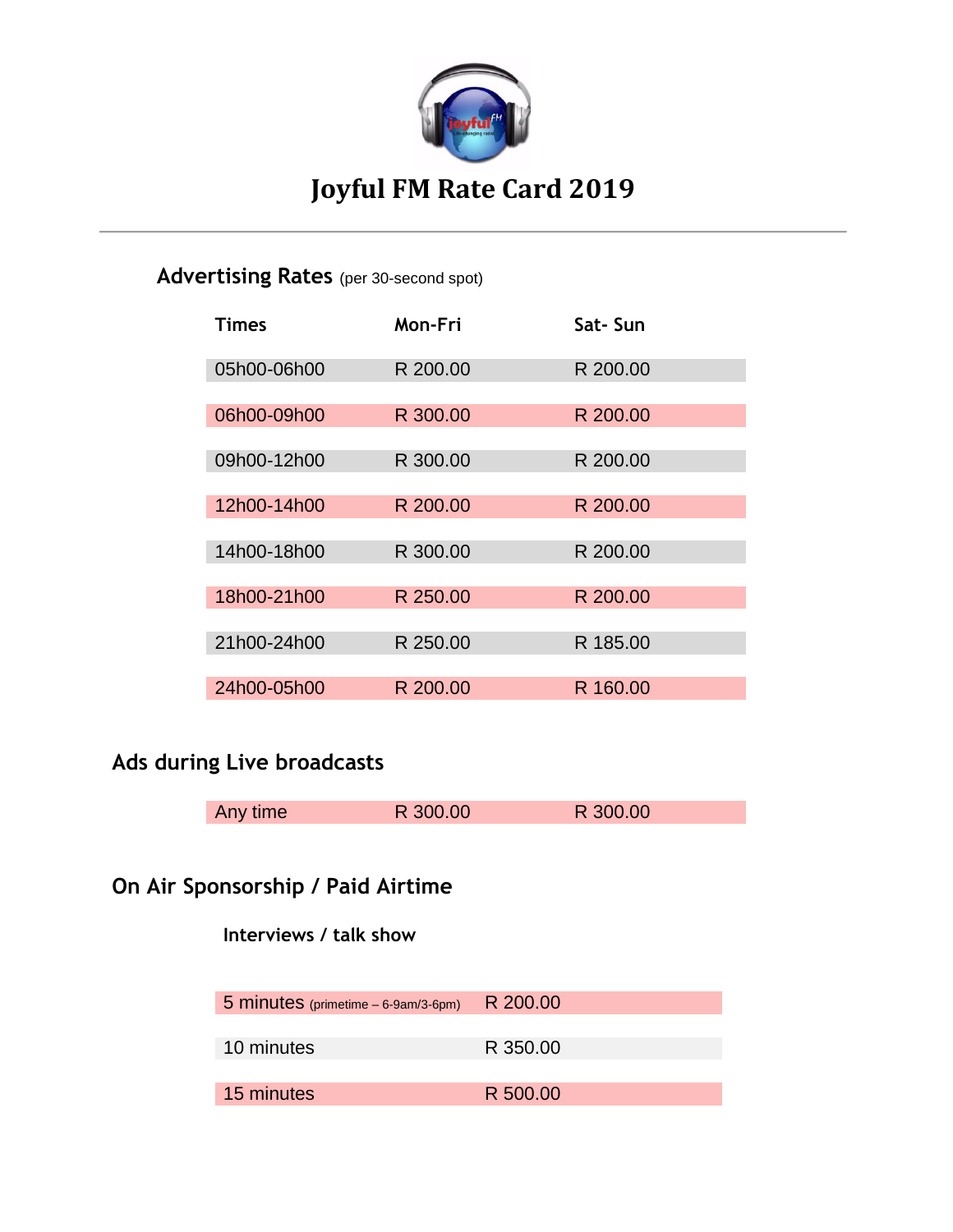30 minutes R 800.00

60 minutes R 1000.00

**Paid music promotion**

60 minutes R 1000.00 monthly

**Live streaming / Outside Broadcasts** 1 hour broadcast R1, 500.00

Live radio coverage for churches, events, sermons etc

### **Other services offered by Joyful Media**

**Ad production (recording, editing including voiceover)**

15 sec advert R 750.00 30 sec advert R 1,250.00

\*This covers voice over artists

#### **Podcast recording, editing**

| 1 hour  | R 350.00                                  |
|---------|-------------------------------------------|
| 2 hours | R 700.00                                  |
|         | *Podcasts not meant for<br>Joyful FM only |

#### **Website advertising**

| Home page banner            | R 986.00 a month                             |
|-----------------------------|----------------------------------------------|
|                             | Or R2500.00 (3 months)                       |
| <b>Featured artist slot</b> | R 1000.00 a month                            |
|                             | *contains artist bio, pics, videos, links to |